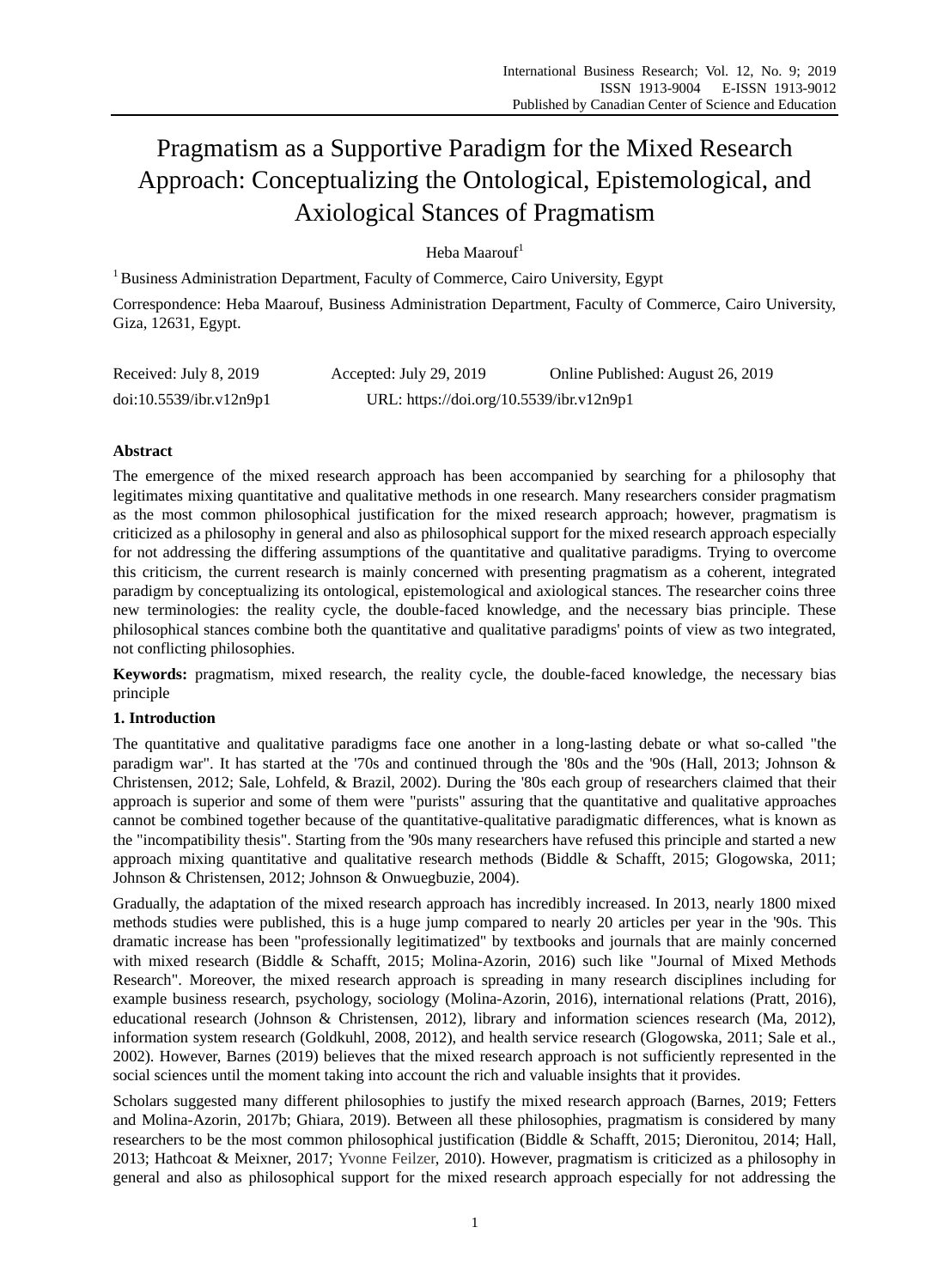differing assumptions of the quantitative and qualitative paradigms (e.g., Hall, 2013; Biddle & Schafft, 2015; Sale et al., 2002). Trying to overcome this criticism, the current research is mainly concerned with presenting pragmatism as a coherent, integrated paradigm by conceptualizing its ontological, epistemological and axiological stances in a way that combines both quantitative and qualitative paradigms' points of view as two integrated, not conflicting philosophies.

The present research is organized as follows. First, differentiating between the quantitative and qualitative research paradigms and approaches. Second, explaining the mixed research approach and the philosophical debate around it. Third, discussing pragmatism as the most common philosophical justification for the mixed research approach and explaining some aspects of criticism it faces. Forth, conceptualizing the ontological, epistemological and axiological stances of pragmatism. The researcher coins three new terminologies: the reality cycle, the double-faced knowledge, and the necessary bias principle. Finally, the research contribution and conclusion are summarized.

## **2. Quantitative and Qualitative Research Paradigms and Approaches**

The quantitative paradigm is based on objectivism and positivism, therefore, it is called "the scientific research" (Creswell, 2014; Ma, 2012; Jonker & Pennink, 2010). According to the quantitative paradigm, there is only one objective reality that is separated from the researcher's perceptions. The researcher is independent of the phenomenon under investigation, he does not affect nor affected by the phenomenon. The main goal of quantitative research is to measure causal relationships using a value-free framework (Johnson & Onwuegbuzie, 2004; Sale et al., 2002). From the other hand, the qualitative paradigm is based on subjectivism and interpretivism. Qualitative researchers believe in the existence of multiple realities based on researcher's construction of reality. The investigator and the phenomena cannot be separated and findings are mutually created within the context through value-bound research, which suggests that reality does not exist before the investigation process and ceases to exist when we no longer focus on it (Johnson & Onwuegbuzie, 2004; Sale et al., 2002).

The quantitative approach follows the quantitative research paradigm and depends on the collection and analysis of quantitative data (Bryman & Bell, 2007; Johnson & Christensen, 2012). It is a "confirmatory" or a "deductive" approach as its main goal is to test theories and hypothesis by examining the relationships among variables (Antwi & Hamza, 2015; Bryman & Bell, 2007; Johnson & Christensen, 2012; Creswell, 2014). On the other hand, the qualitative approach follows the qualitative research paradigm and depends on the collection and analysis of qualitative data (Bryman & Bell, 2007; Johnson & Christensen, 2012). It is an "exploratory" or an "inductive" approach that aims to explore and understand the meanings that individuals or groups attach to the social phenomena (Bryman & Bell, 2007; Johnson & Christensen, 2012; Creswell, 2014).

However, many researchers believe that both approaches can be integrated to serve the process of social inquiry for two reasons. First, the choice between the quantitative and qualitative research approaches is mainly based on the position of the conducted research to the theory. The quantitative deductive approach is testing a theory, while the qualitative inductive approach is developing one (Glogowska, 2011; Saunders, Lewis, & Thornhill, 2009). Second, besides the role of each approach in developing knowledge, the two approaches have contradicting advantages and disadvantages. The quantitative approach has the advantages of providing quantitative precise results and being relatively quicker in data collection and analysis. However, theory and hypotheses tested in the quantitative research may disregard some important variables and do not reflect the local social understanding. From the other side, qualitative research is useful in examining a limited number of cases in depth. It is also very helpful in addressing complex phenomena as it can provide rich details. However, the knowledge produced by qualitative research cannot be generalized in other contexts. Besides, it is very time-consuming in data collection and analysis (Johnson & Onwuegbuzie, 2004). From this integrated view of the quantitative and qualitative research, the mixed research approach has emerged

## **3. The Mixed Research Approach**

#### *3.1 Defining the Mixed Research Approach*

Over the past two decades, the mixed research approach has been increasingly acknowledged as the third methodological movement (Biddle & Schafft, 2015; Cameron, 2011; Hall, 2013; Ma, 2012; Molina-Azorin, 2016). Quantitative and qualitative approaches are no longer seen as two discreet opposite approaches. Instead, they represent two ends of a continuum as a study can be seen as more quantitative than qualitative or vice versa. The mixed research approach is in the middle of this continuum (Creswell, 2014; Johnson & Onwuegbuzie, 2004).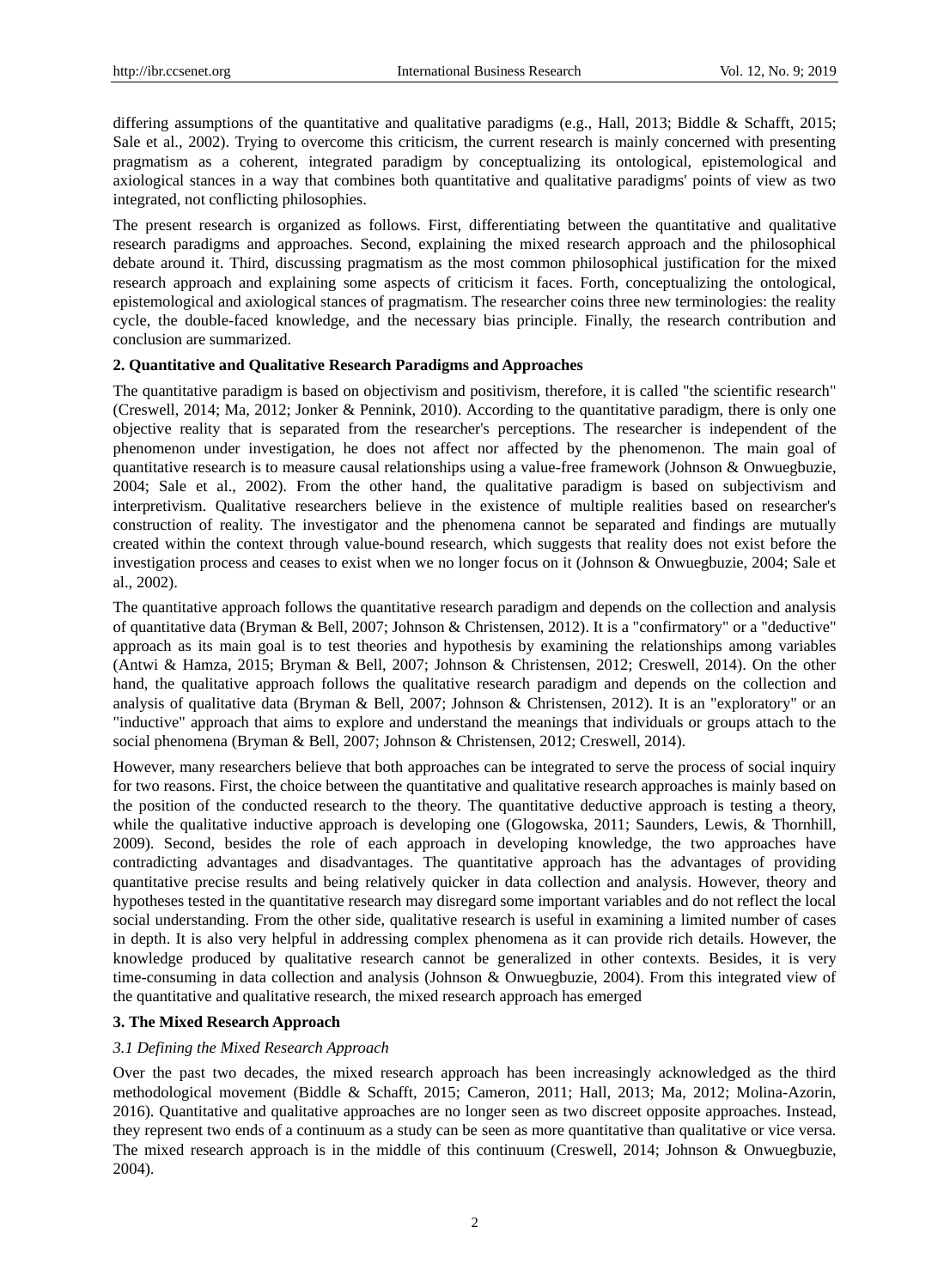In the mixed research, a researcher uses a mix of quantitative and qualitative approaches (designs and methods) in one study or a set of related studies. This can be done either concurrently when conducting both parts at the same time or sequentially when conducting one part first and the other second (Antwi & Hamza, 2015; Johnson & Christensen, 2012; Ma, 2012; Molina-Azorin, 2016). The reason for choosing the methods will determine its order in the research design (Glogowska, 2011; Molina-Azorin, 2016). The core assumption of the mixed research approach is that mixing quantitative and qualitative methods provides a complete understanding of the research problem than using only one type of methods (Creswell, 2014; Molina-Azorin, 2016). For example, Mitchell (2018) have explained two case studies where mixed research methods were used, he found out that using mixed research have provided both quantitative and qualitative reasoning that lead to best data explanation and best understanding for the studied research phenomena.

The mixed research approach is usually referred to as the "mixed methods research". However, researchers are arguing about which term is more appropriate. For example, Johnson & Christensen (2012) believe that using the term "mixed research" without including the word "methods" is not only simpler but also more accurate as the quantitative-qualitative debate is not only about methods but mainly about philosophy. However, Fetters and Molina-Azorin, (2017b) disagree arguing that when the term "mixed methods research" was initiated there was no intention to exclude the philosophical aspects of the concept, and meanwhile, the term is seen to be inclusive of all philosophical and methodological sides. Although the term "mixed methods research" is the most commonly used at the present time (Johnson, Onwuegbuzie, & Turner, 2007), the researcher agrees with Johnson and Christensen and believes that the term "mixed research" is what actually reflects the true essence of this approach.

In addition, the mixed research approach is different than what is called the "multi-methods approach" or "multiple methods approach". However, the relationship between the two terms is not clear. For example, Greener (2008) and Hall (2013) believe that in the multiple methods approach a researcher adopts different methods of data collection that all belong to the same type either quantitative or qualitative, subsequently; it does not face the same philosophical debate the mixed research approach does. On the contrary, Fetters and Molina-Azorin, (2017a) believe that the multiple methods approach includes using more than one method of data collection that can be all quantitative, all qualitative or a mix of quantitative and qualitative methods; in consequence, they classify the mixed research approach as one form of the multiple methods approach.

Finally, it worth mentioning that some researchers refer to the mixed research as a third paradigm or a combination of paradigms, not as a third approach (e.g., Baŝkarada and Koronios, 2019; Ghiara, 2019; Ma, 2012). Researchers who adopt this point of view explain their perspective by the various meaning of the term paradigm itself. In the researcher's opinion, this is an additional source of confusion that we do not need. It is necessary to differentiate between mixing quantitative and qualitative methods as a research approach and the underlying philosophical assumptions that support this methodological choice.

# *3.2 Advantages and Challenges of the Mixed Research Approach*

There are two main advantages of using the mixed research approach (Sale et al., 2002). The first advantage is the "complementary strengths" which means using the strengths of one research method to enhance or support another one. Mixed researchers believe that using only quantitative or qualitative research is limited and incomplete for many research problems. As every approach has its strengths and weaknesses; they should be combined in a way that improves research quality by gaining integral strengths and avoiding overlapping weaknesses (Johnson & Christensen, 2012; Sale et al., 2002).

The second advantage is "Triangulation". The purpose of triangulation is to enrich and strength research results by using different methods of data collection and analysis to study the same phenomenon in order to gain a complete understanding of this phenomenon. Triangulation is also used to check on findings from a particular method with finding reached by another one (Glogowska, 2011; Greener, 2008; Molina-Azorin, 2016; Sale et al., 2002).

From the other side, implementing the mixed research approach is faced by two main challenges. First, the mixed research approach needs more time, effort, and money as it includes two phases of research at least (Molina-Azorin, 2016). Second, it requires the researcher to expand his research skills, talents and experiences by learning about new research methods and techniques in order to be qualified to conduct both the quantitative and qualitative parts of research (Fetters and Molina-Azorin, 2017b; Molina-Azorin, 2016). This last challenge, in particular, should be seen as an opportunity, as many researchers tend to keep using the same research methods and avoid learning about new ways of doing research which limits their chances of adopting a wide range of research problems (Molina-Azorin, 2016).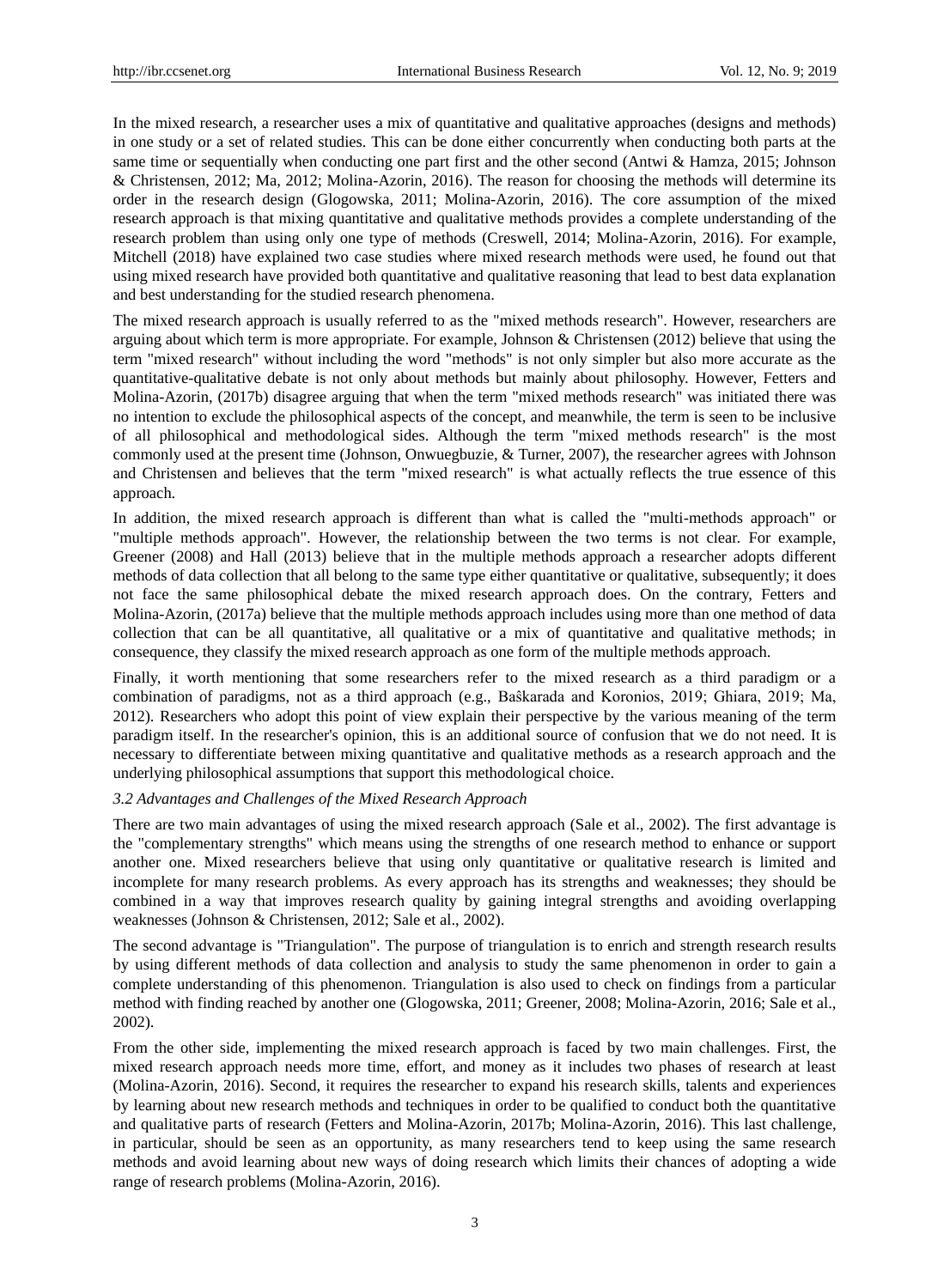## *3.3 Research Designs for the Mixed Research Approach*

There are three research designs for the mixed research approach. First, the "convergent parallel mixed method" is a research design where a researcher collects both quantitative and qualitative data at the same time and then integrates the overall results to get comprehensive analysis for the research problem (Barnes, 2019; Creswell, 2014). This research design can take two forms, "the concurrent triangulation design" which uses two research methods one of them is basically used to confirm or check on the findings of the other, and the "concurrent nested design" where there is one main research method and the other one is used for different purpose such as answering a different research question or focusing more on a minor group of a major group (Barnes, 2019)

Second, the "explanatory sequential mixed method" is a research design where a researcher conducts quantitative research first then qualitative research. The researcher conducts the qualitative research to provide further explanation for the quantitative research results. Finally, there is the "exploratory sequential mixed method" where a researcher starts with qualitative research then conducts quantitative research. Data from the qualitative phase could be used to build a new instrument, choose an appropriate one, or to choose variables that are going to enter the following quantitative research phase (Barnes, 2019; Creswell, 2014).

#### *3.4 The Philosophical Debate Around the Mixed Research Approach.*

The emergence of the mixed research approach has been accompanied by searching for a philosophy that legitimates mixing quantitative and qualitative methods in one research (Biddle & Schafft, 2015; Johnson et al., 2007; Hall, 2013). Researchers have used different approaches and suggested different philosophies to deal with this dilemma. Three different approaches are dealing with the philosophical debate around the mixed research approach: the paradigmatic stance, the multiple paradigm approach, and the single paradigm approach (Barnes, 2019; Hall, 2013).

"*The paradigmatic stance"* is simply ignoring the quantitative-qualitative debate completely based on the idea that methodology is independent of epistemology (Barnes, 2019; Hall, 2013). If we argue that choosing research methods does not depend on paradigms, this means that both quantitative and qualitative methods can be used under any research paradigm (Mkansi & Acheampong, 2012; Saunders et al., 2009). However, the relationship between methods and paradigms is complicated and not agreed upon. For example, Betzner (2008) and Johnson and Onwuegbuzie (2004) believe that although some methods are best used under a certain paradigm, it does not mean that the relationship is constant as many research methods can be used under both the quantitative and qualitative paradigms. On the other hand, Hall (2013) disagree with this notion and asserts that epistemology constrains what can be considered valuable knowledge and, in consequence, methods of collecting and analysing this knowledge.

While the previous approach ignoring the paradigmatic debate, *"the multiple paradigm approach"* claims that paradigms are not incompatible, thus quantitative and qualitative methods can be used in one research (Hall, 2013). According to this approach, although every type of methods belongs to a different paradigm, combining quantitative and qualitative methods is too valuable for generating different type of contributions in research (Barnes, 2019). For example, Mitchell (2018, p. 104) have stated that "quantitative and qualitative research approaches are not only compatible but also complementary". The same meaning has been expressed by Weber (2004) as he has mentioned that the quantitative-qualitative debate is no longer useful or helpful and differences between the two paradigms are shallow and not real, and even if differences between paradigms are true, they have little impact on how excellent researcher do their job as they simply choose research methods that best serve their research objectives.

These two approaches, the paradigmatic stance and the multiple paradigm approach, give the impression that mixed research has no philosophical justification. For example, Sale et al. (2002) believe that the mixed research approach is adopted by a new generation of researchers who do not acknowledge the philosophical distinctions between the two paradigms. Instead, they recognize the technical differences and believe that quantitative and qualitative techniques are just tools that can be integrated to answer critical research questions. Sale et al. have criticized the non-philosophical arguments imposed to justify the mixed research approach such like that both paradigms share the same goal of understanding the world, both include the belief of theory representation of facts, and combining the two paradigms is very useful in studying complex phenomena. They believe that these arguments are not enough as none of them addressing the underlying assumptions for every paradigm and challenging these assumptions is the only convincing way of combining the two paradigms in one research.

The critics directed to the previous approaches have created "*the single paradigm approach"* which asserts that both quantitative and qualitative methods can be combined under a single paradigm (Barnes, 2019; Hall, 2013). The question remains, which one?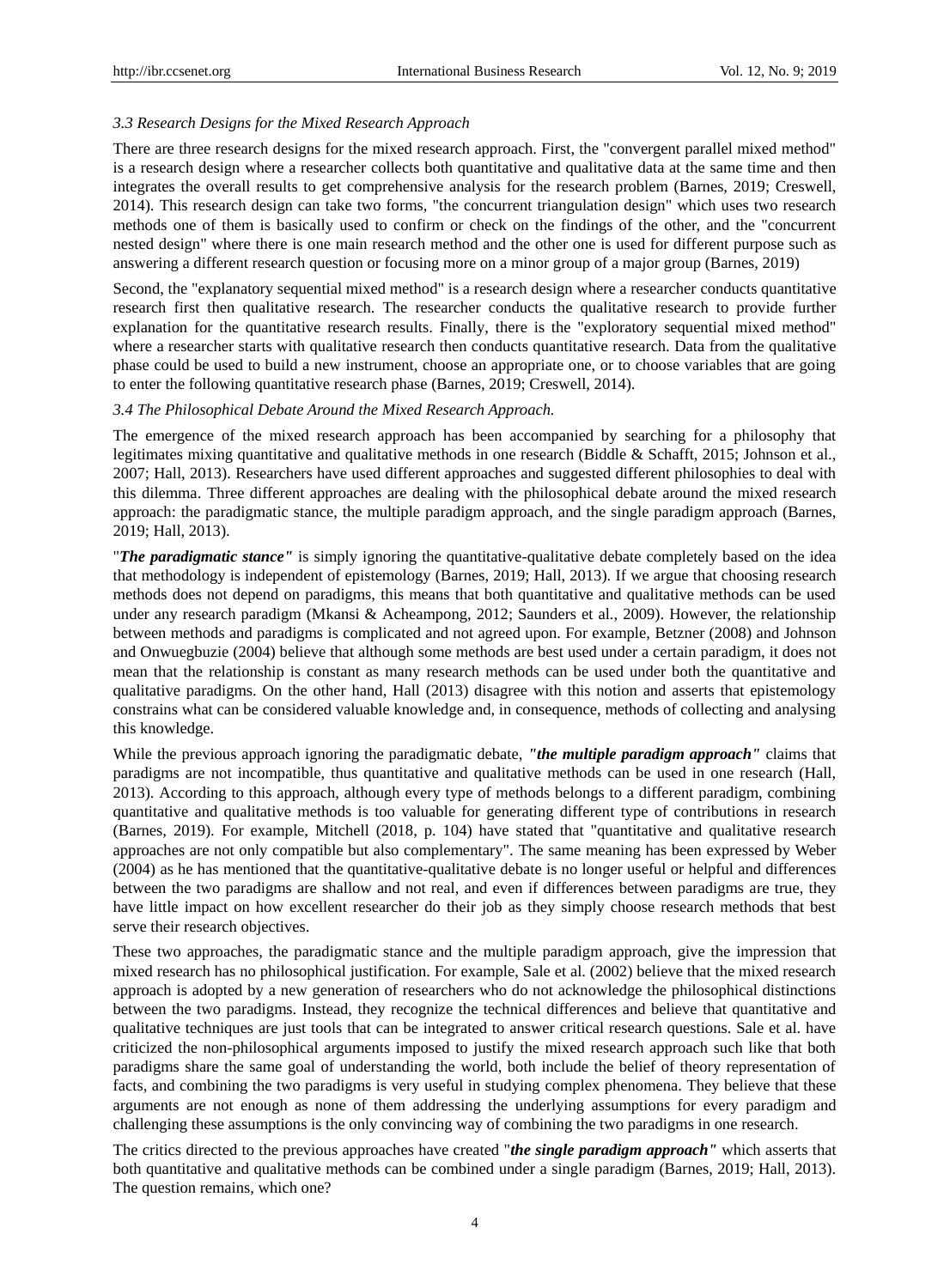Researchers have suggested different paradigms that would serve as the philosophical background of the mixed research approach (Barnes, 2019; Fetters and Molina-Azorin, 2017b; Ghiara, 2019). These suggestions include "pragmatism", "critical realism", the "transformative" paradigm, (Fetters and Molina-Azorin, 2017b; Ghiara, 2019; Shannon-Baker, 2016), dialectical pluralism (Barnes, 2019; Fetters and Molina-Azorin, 2017b; Shannon-Baker, 2016), postmodernism (Fetters and Molina-Azorin, 2017b), feminism and realism (Barnes, 2019; Ghiara, 2019). However, Pragmatism is considered by many researchers as the most common philosophical support for the mixed research approach (Biddle & Schafft, 2015; Dieronitou, 2014; Hall, 2013; Hathcoat & Meixner, 2017; Yvonne Feilzer, 2010).

# **4. Pragmatism as a Philosophical Justification for the Mixed Research Approach**

Many researchers have stressed that pragmatism can provide a philosophical justification for the mixed research approach. For example, Denscombe (2008) and Mitchell (2018) have mentioned that pragmatism is considered to be "the philosophical partner" of the mixed research approach as its underlying assumptions provide the essence for mixing research methods. Also, Johnson et al. (2007) agree that pragmatism is an advanced philosophy that provides the epistemology and the logic for combining the quantitative and qualitative approaches and methods. Moreover, Creswell (2014) has mentioned that pragmatism is the philosophy that permits mixing paradigms, assumptions, approaches and methods of data collection and analysis.

Pragmatism is all about the notion "what works". This is mainly referring to the pragmatic theory of truth. Pragmatism is simply oriented toward solving practical problems in the real world rather than being built on assumptions about the nature of knowledge (Creswell, 2014; Hall, 2013; Shannon-Baker, 2016). This means that pragmatism leads "action-oriented" research procedures (Cameron, 2011).

In order to explain the relationship between knowledge and action from the pragmatic point of view, Goldkuhl (2008) and (2012) has defined three forms of pragmatism. First, the "*functional pragmatism"* or "knowledge for action" which means that the purpose of scientific knowledge is to improve action and make a practical difference. Second, the "*referential pragmatism"* or "knowledge about action" which implies that pragmatism describes the world in an action-oriented way. Third, the "*methodological pragmatism"* or "knowledge through action" which asserts that knowledge is created through action, or action is our source to know about the world.

In addition, the notion "what works" is also related to the use of research methods (Creswell, 2014; Hall, 2013). Every research starts with an interesting thought or a research question and a final goal to answer this question in order to add valuable knowledge to the concerned area of research (Greener, 2008). According to pragmatism, research should be designed and conducted in the best way that serves to answer the research questions regardless of its underlying philosophy (Biddle & Schafft, 2015; Creswell, 2014; Glogowska, 2011; Johnson & Christensen, 2012; Saunders et al., 2009).

As it supports using whatever research method "*works*" to answer the research questions, pragmatism does not only justify the mixed research approach but also opens all methodological choices in front of a researcher where the mixed research approach becomes one way of applying the pragmatic philosophy. Biddle & Schafft (2015) have mentioned that a pragmatic researcher has the option to conduct quantitative, qualitative or mixed research based on what serves his research purposes.

Many researchers criticize pragmatism as a philosophy in general and also as a philosophical justification for the mixed research approach. In the researcher's opinion, some of these arguments are not strong enough while others cannot be ignored. For example, Hall (2013) has criticized pragmatism from a methodological point of view for not defining "what works" when it comes to research methods. He has argued that the value of research methods cannot be assessed before the research is completed. However, the researcher believes this argument is not convening. The purpose, advantages, and disadvantages of every research method are clear and have been examined by thousands of researchers. The talent of a pragmatic researcher relies on his ability to determine which research method serves which research purpose and in case of mixing methods he should be able to design his research in a way that gains the advantages of both quantitative and qualitative methods while avoiding their weaknesses. Another example, Biddle & Schafft (2015) have criticized pragmatism from an axiological point of view. They have argued that pragmatic researchers ignore the role of values in research. They suggest that defining pragmatism as "what works" raises the question of "what works for whom and to what extent? The researcher believes this is a week argument too. One possible simple answer for the question "what works for whom?" it could be anyone the pragmatic researcher is interested to serve by his research based on whatever research purposes he decides.

However, pragmatism also faces strong criticism for its basic underlying assumptions. For example, Biddle and Schafft (2015) have criticized pragmatic researchers for using any research method believing that the philosophy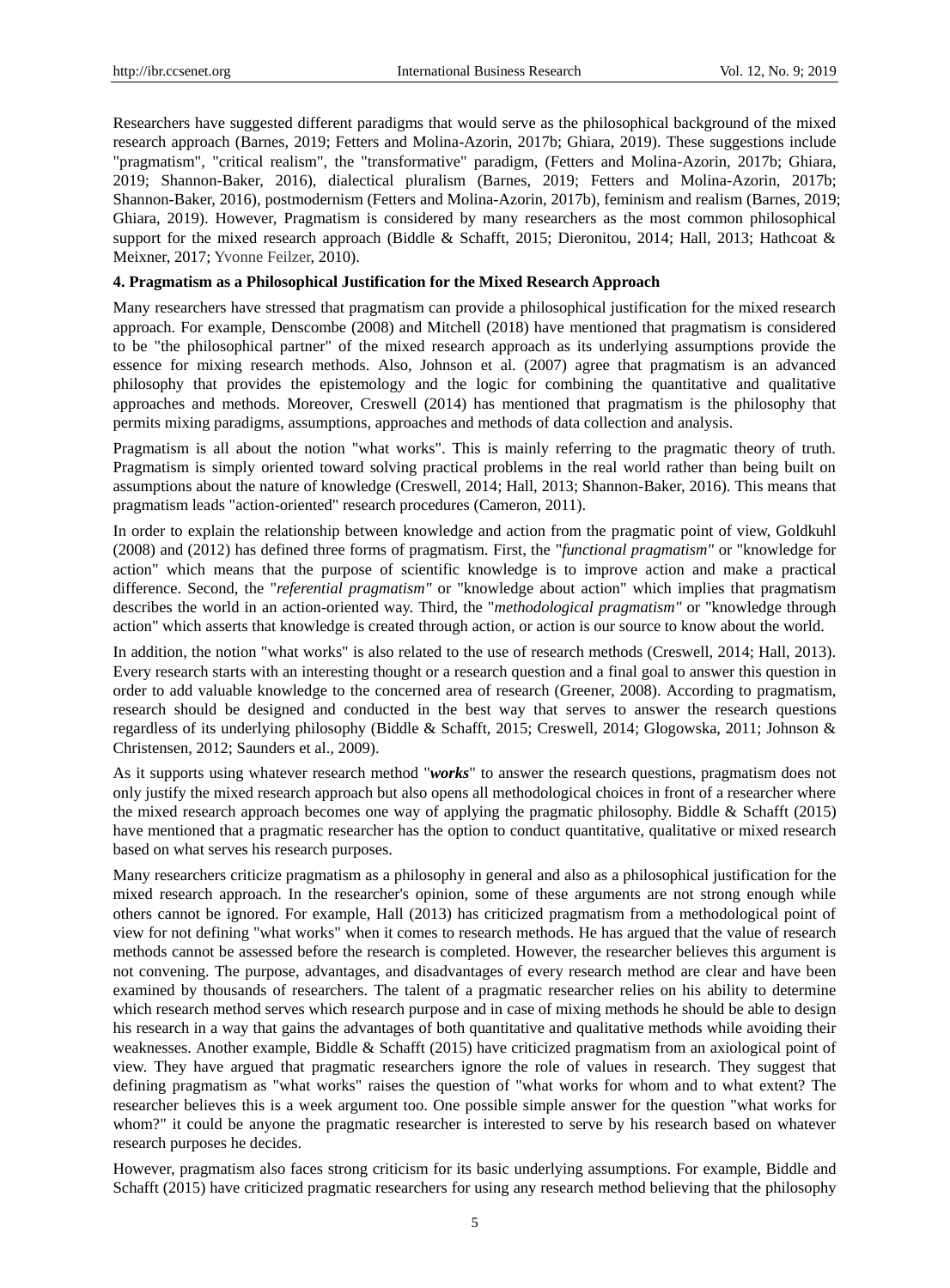which a research method is based on is not related to the practical benefits of this method. In addition, Sale et al. (2002) argue that pragmatism does not address the issue of the differing assumptions of the quantitative and qualitative paradigms. They believe these assumptions suggest that quantitative and qualitative methods are not studying the same phenomenon, which makes mixing methods for cross-validation or triangulation is not logical.

In the researcher's opinion, this is the strongest criticism for pragmatism as a philosophy in general and a justification for the mixed research approach. The researcher believes that the philosophy which any research method is based on and the practical benefits of this method are totally related, however, pragmatic researchers did not give much attention to the paradigmatic philosophical debate depending heavily on the notion "what works". Without a clear philosophical justification for the pragmatic methodological choices, pragmatism will always be underestimated as an integrated paradigm and will be equal to "the paradigmatic stance" or "the multiple paradigm approach". Therefore, the researcher is presenting pragmatism as a coherent paradigm by conceptualizing its ontological, epistemological, and axiological stances from her point of view.

## **5. Conceptualizing the Philosophical Stances of Pragmatism**:

As it has been explained, without philosophical justification for the mixed research approach, we have two options, either to ignore the quantitative-qualitative debate completely or pretend that the two paradigms are not incompatible. Both options are desperate solutions for not challenging the differing assumptions of the quantitative and qualitative paradigms and will always be criticized.

Mixed researchers need to state their philosophical or paradigmatic stances clearly in order to be able to justify their methodological choices (Cameron, 2011). Given this necessity, the researcher conceptualizes the ontological, epistemological and axiological stances for pragmatism in a way that combines both the quantitative and qualitative paradigms' points of view as two integrated, not conflicting philosophies.

By clarifying these stances, the researcher believes that pragmatism can serve not only as the philosophical partner for the mixed research approach but also as the paradigm that has the potentials to win the "paradigm war" by ending the quantitative-qualitative paradigms debate. Pragmatism is the paradigm that opens all possible options in front of a researcher, what can make it prevail over all other research philosophies.

# *5.1 The Ontological Stance: The Reality Cycle*

Based on the principle of the "ontological foundationalism" a researcher needs to have a clear view about reality or he will not be able to make the right methodological choices (Lohse, 2016). However, ontology is the most ignored aspect of the pragmatic philosophy as pragmatism is usually seen as epistemological and methodological stances, not as a whole integrated paradigm.

Many researchers have referred to the importance of dealing with the ontological differences between the two paradigms for pragmatism. Morgan (2007) has argued that pragmatism implies that pragmatic research is "intersubjective**"** which means being subjective and objective at the same time, accepting both the existence of one reality and that individuals have multiple interpretations of this reality. Moreover, Saunders et al. (2009) have mentioned that pragmatism implies that reality is external and multiple at the same time and that a researcher chooses the view best serves his research purposes. Similarly, Johnson and Christensen (2012) have mentioned that to conduct mixed research it is important to understand both the objective and subjective views of reality. Although it is important not to be biased or affect the phenomenon under investigation, it is also so important to understand the social actors' point of view.

Despite all these opinions, many researchers have argued that scholars did not give much attention to the ontological issue in pragmatism. Morgan (2007) has mentioned that pragmatists refuse the top-down prevailing of the ontological assumptions and believe that epistemological and methodological issues should be separated from ontology. Also, Pratt (2016) has criticized pragmatic scholars for focusing on pragmatism as epistemology and methodology, while ignoring pragmatism as ontology. Moreover, Lohse (2017) has referred to the same meaning in what he has called the "anti-ontological pragmatism" that rejects ontological stances as underground for doing research. Similarly, Hathcout and Meixner (2017) have argued that pragmatism has created "anti-philosophical" attitude avoiding discussing reality issues while seeking to maximize research benefits through the notion "what works". In their opinion, despite all researchers' trails to define the pragmatic philosophy, it is not clear how pragmatism guides the social inquiry process which created an "anything goes" attitude.

The researcher agrees to these opinions and argues that the ontological position of pragmatism still not clear until the moment. Ignoring or avoiding this issue or even simply claiming that a pragmatic researcher uses both the quantitative and qualitative ontological stances is a great point of weakness that prevents pragmatism from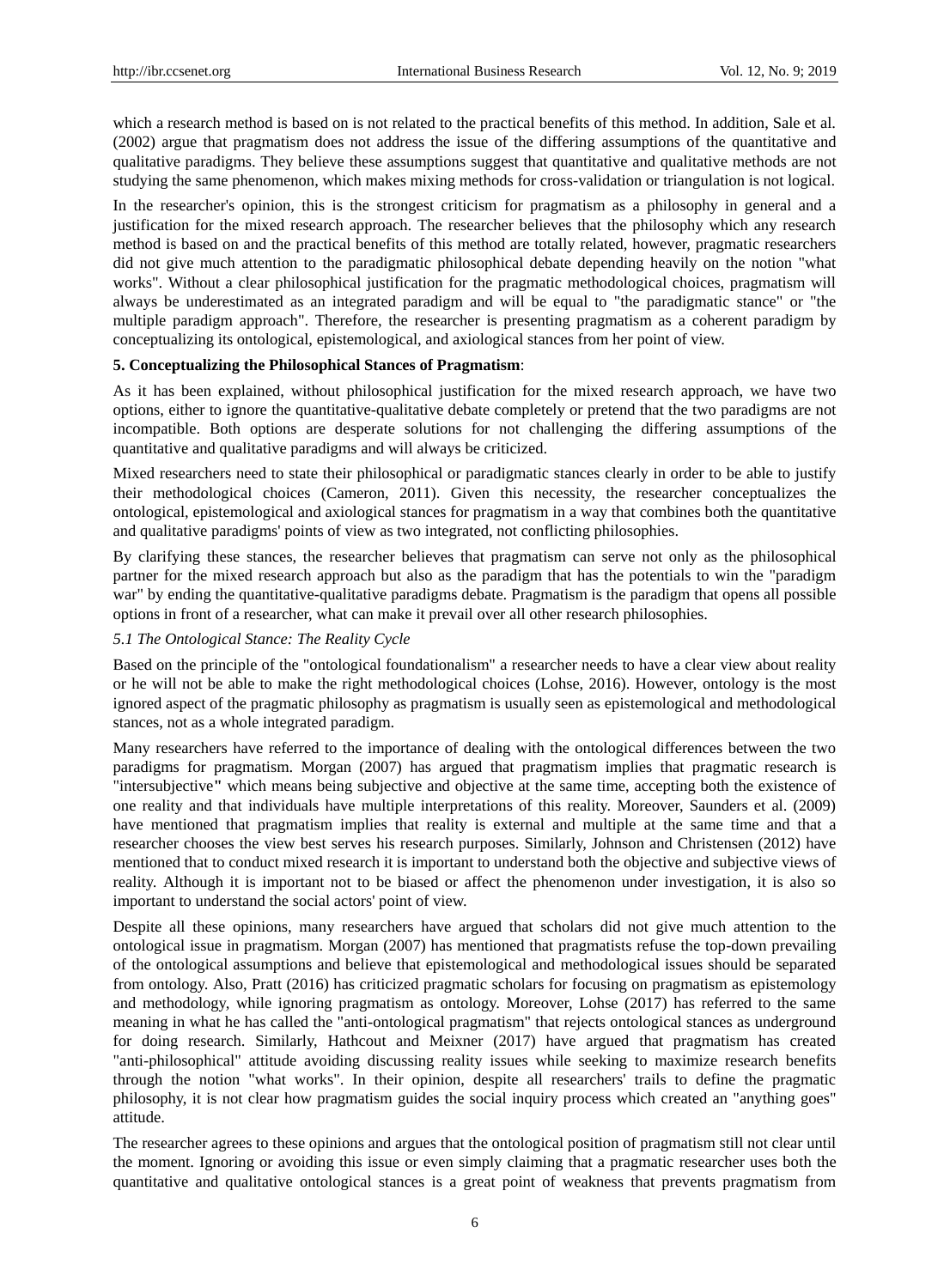evolving into a coherent paradigm. Pragmatism is deeply in need of a clear ontological stance that justifies how a pragmatic researcher can switch between two opposite ontological positions to fulfil his research purposes, in other words, in which cases and under which circumstances a pragmatic researcher should choose to be objective or subjective.

In order to allow pragmatic researchers to view and use multiple ontological positions, pragmatism should flow from an ontological stance that is located in the middle of the objectivity-subjectivity continuum. The researcher conceptualizes this ontological stance as the reality cycle.

The reality cycle is based on the idea of the existence of one reality and multiple perceptions of this reality in the social actors' minds. According to the reality cycle, there is only one reality exists in a certain context at a certain point of time. Reality depends on the context to exist and continue existing, which means that changing the context changes the reality and the existence of multiple contexts means the existence of multiple realities. However, this reality is perceived differently by the social actors which causes reality to change in a continuous process that goes as follows: reality is perceived by humans or social actors differently, humans' perceptions of reality control their behaviours, interactions among these behaviours construct a new context over the time, and constructing a new context generates a new reality. Although these changes in the context happen continuously it does not have an immediate practical effect, however, it creates notable changes in reality after a considerable period of time, exactly like the ageing process of a human being that happens every second but it may take years to be notable. In consequence, the reality cycle adopts a practical pragmatic point of view assuming that reality is stable most of the time and changes periodically. "The reality cycle" is illustrated in figure 1.



Figure 1. The reality cycle

The reality cycle assumptions allow the pragmatic researcher to switch between the two views of the one external reality and the multiple perceptions of reality in social actors' minds and thus between the quantitative and qualitative research approaches and methods.

First, assuming reality is stable most of the time, the reality cycle allows the pragmatic researcher to adopt the one realty view and use the quantitative approach to test a theory about reality. Having a theory to be tested means that we have minimum knowledge about the phenomenon under investigation and the context containing this phenomenon, which allows us to develop variables to be measured and hypotheses to be tested. In this case, the pragmatic researcher describes the reality temporarily in low-like generalizations, which is practical enough to match the pragmatic notion "what works".

Second, as the reality cycle also assumes that reality changes periodically, the pragmatic researcher takes into account that these generalizations are going to be obsolete when the context changes, which requires to pay close attention and review the theories of social sciences as much as necessary to make sure it is still valid and representing the truth. In case the theory became obsolete a pragmatic researcher needs to develop the current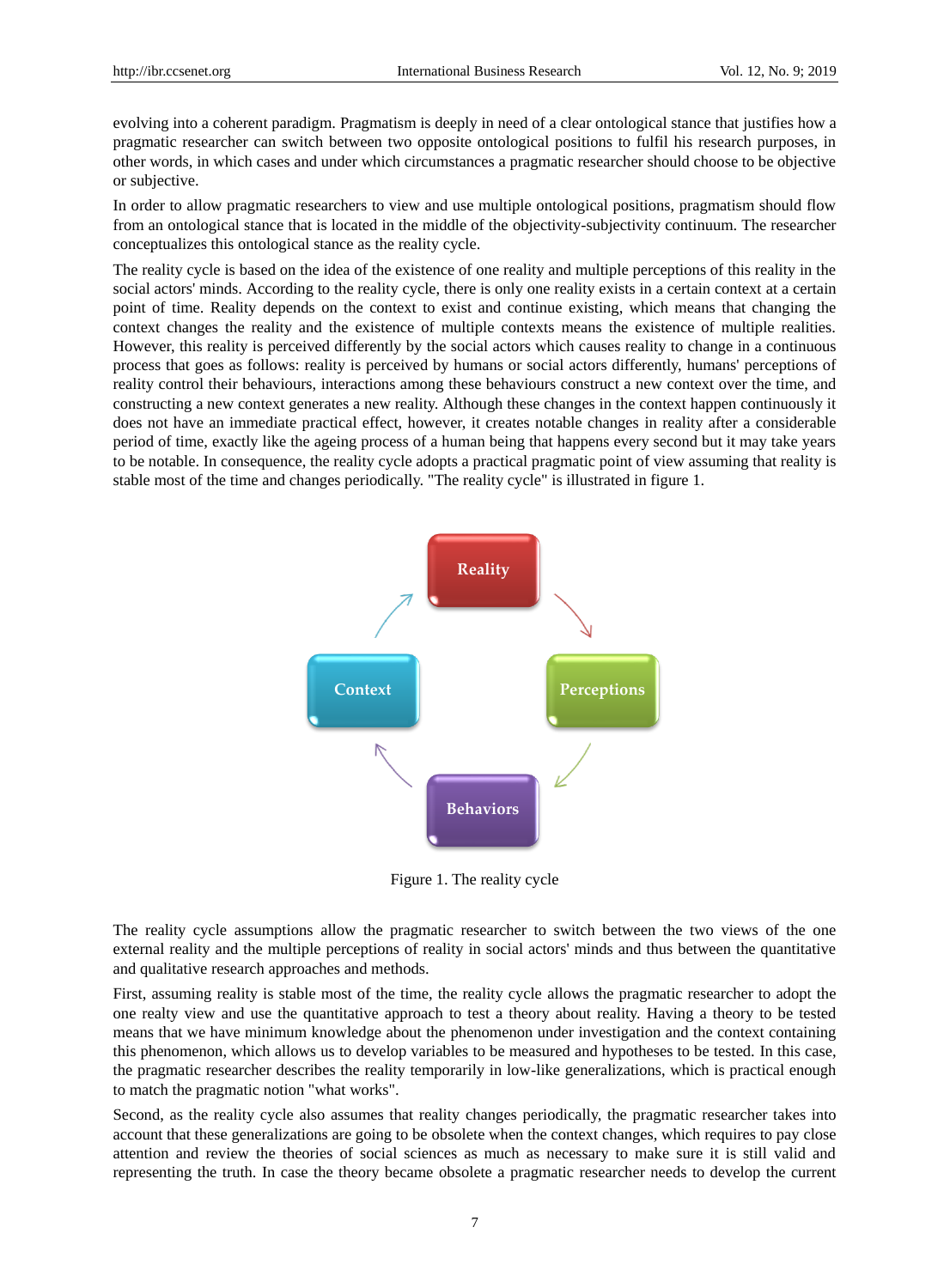theory or create a new one. This may also happen when we conduct research in a new context or face a new phenomenon. Then we face a situation where we do not have the minimum knowledge we need; we have no theory to be tested and no idea about the variables that could be affecting or explaining this phenomenon. In these cases, a pragmatic researcher is allowed to use a qualitative approach to examine the social actor's perceptions about reality. Examining social actor's perceptions will provide a deep understanding of the context generating the reality and help the researcher to develop a new theory or create major developments in the current one. Once the theory is developed the pragmatic researcher can switch back to the one reality position and test the theory through quantitative research.

As it could be misunderstood the researcher needs to stress two critical points. First, the reality cycle is built on the existence of one reality in a certain context and multiple perceptions of this reality in social actors' minds not the existence of multiple realities based on researchers' construction of reality. Researchers are seeking the truth and the truth is "what works", this single truth that works is what a pragmatic researcher is looking for. The purpose of using qualitative methods is not to construct the reality as a unique interpretation of the researcher but to discover the reality, this single truth that already exists, through investigating the social actors' perceptions. Qualitative methods help the researcher to gather the information that will be analysed to get a deep understanding of the phenomenon and create a theory that will be tested through quantitative research. Second, the reality cycle does not support the claim that qualitative research is unscientific and therefore it should be validated with quantitative scientific research. On the contrary, the reality cycle asserts that every research approach has a role in the theory development process. We only tend to confirm the qualitative research results with quantitative research because it provides a simplified view of reality that is more appropriate for the practical goals of pragmatism and the notion "what works".

In that sense, the reality cycle supports both the sequential and parallel mixed research. First, it provides the guidance researchers need by explaining the basis on which a pragmatic researcher can switch between being objective or subjective which supports the sequential mixed research approaches. Second, it asserts that both quantitative and qualitative methods are studying the same phenomenon from two different positions, either directly while testing a theory describing the phenomenon or indirectly through investigating social actors' perceptions that create the context containing this phenomenon. Understanding that both types of methods are studying the same phenomenon from two different positions justifies the parallel mixed research approach and makes triangulation and cross-validation totally logical.

## *5.2 The Epistemological Stance: The Double-Faced Knowledge*

Although pragmatism is well defined from the epistemological point of view in the sense that a pragmatic researcher can use whatever research method works to meet his research objectives based on its practical value and regardless of its underlying philosophy, this separation between ontology and epistemology is a continuous source of criticism. Therefore, the researcher believes in an epistemological point of view that directly flows from the reality cycle stance. This epistemological position is conceptualized as the double-faced Knowledge*.*

According to the double-faced knowledge, any type of knowledge can be seen as observable or unobservable based on the ontological position of the researcher not on the nature of knowledge itself. In consequence, the pragmatic researcher accepts both types of knowledge based on his instantaneous ontological position and his main concern is to choose the right research method that is the most appropriate to this ontological position and best serves his research objectives.

In order to clarify this concept, the researcher raises a very critical inquiry; do quantitative research methods used by positivists in social sciences actually deals with observable knowledge in the same sense of natural sciences? And similarly, do qualitative research methods used by interpretive researchers actually deal with unobservable knowledge?

Knowledge in social sciences is completely different than knowledge in natural sciences as most of it is not observable by nature. Most of the variables that we deal with such like feelings, beliefs, attitudes, and intentions are not outside us to be measured in the same way of measuring objects in natural sciences, it has to be expressed to be understood (Ma, 2012). looking at the non-experimental quantitative methods such like survey, it does not address an observable knowledge, it is mostly dealing with unobservable mental variables exactly like the unstructured or semi-structured qualitative interviews, the only difference is that quantitative researchers use quantitative techniques to deal with this source of knowledge which limits human responses to a certain number of structured answers in order to be able to measure it. Quantitative researchers claim that they only accept observable measurable knowledge, although the variables they are dealing with are not observable by nature and the measuring process in the social sciences never enjoys the same degree of validity and reliability provided in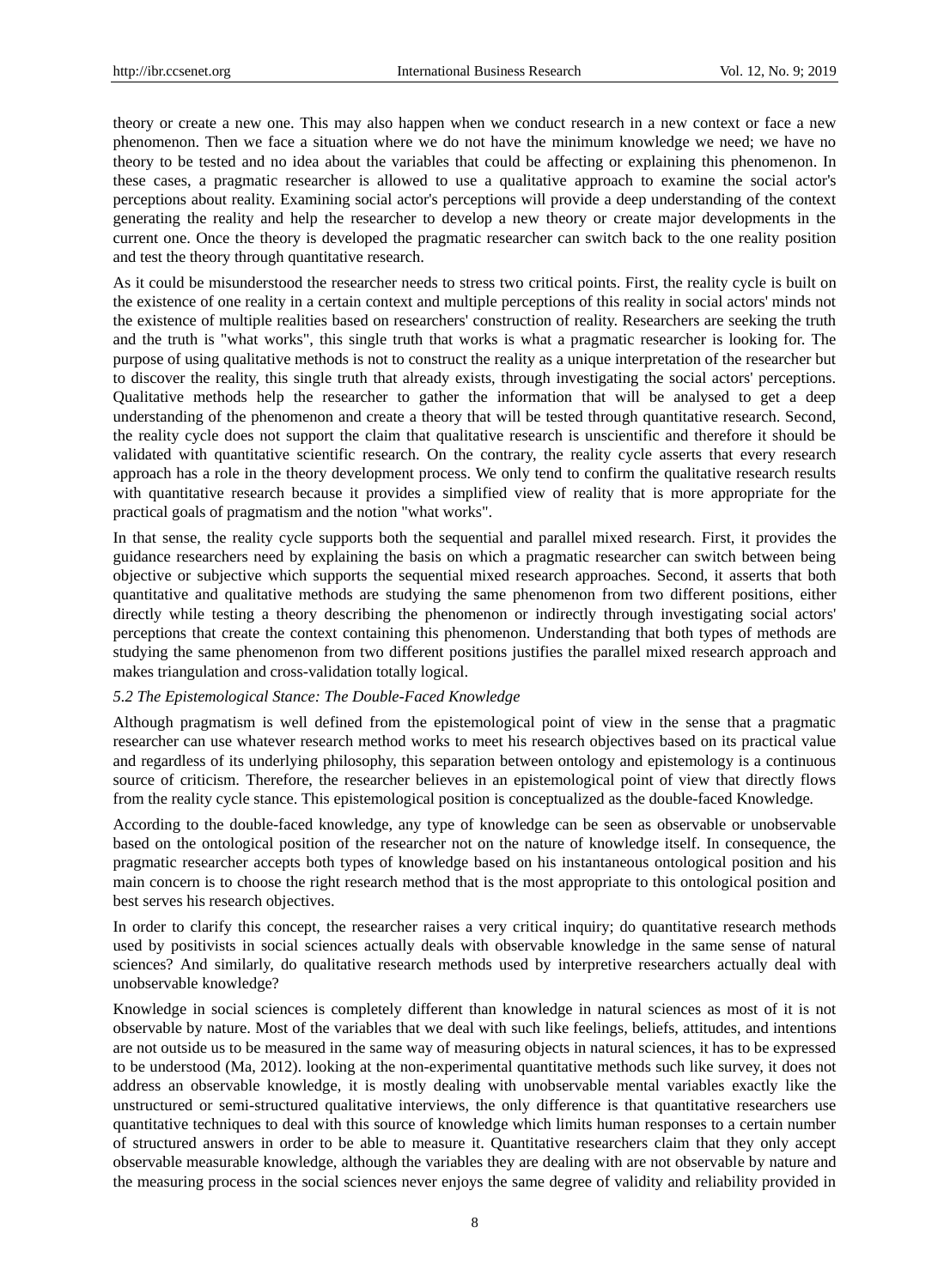#### natural sciences.

Similarly, describing social reality through qualitative observation to human behaviours is not dealing with unobservable knowledge; it is dealing with observable human actions exactly like quantitative experimental research with the difference that qualitative researchers are interested in the detailed descriptions of these actions and the meanings attached to it, while quantitative researchers deal with the same source of knowledge in a structured quantitative manner that aims at simplifying the situation into variables and relationships.

In total, this means that the quantitative and qualitative researchers' claim that they can only accept either the observable or unobservable knowledge is just a difference in their points of view not because the knowledge is observable or unobservable by nature. As a matter of fact, both quantitative and qualitative researchers deal with the same sources of knowledge all the time, however, every group of researchers use the type of methods that is compatible with their paradigm's assumptions and goals.

For pragmatic researchers, and based on the reality cycle stance that accepts both the existence of one reality and the importance of social actors' perceptions of this reality, sometimes we have the goal of describing reality in like-law generalizations for practical benefits and other times we are examining social actors' perceptions for more detailed and deep understanding of this reality. So, we can deal with all sources of knowledge using the suitable type of methods that help us reach our research objectives.

In that sense, the double-faced knowledge stance creates a link between the ontological and epistemological pragmatic assumptions. Based on the reality cycle ontological stance researchers switch between being objective and subjective and in consequence switch between accepting observable and unobservable knowledge. This means that the double-faced knowledge overcomes the criticism that pragmatic researchers have created "anti-philosophical" attitude in favour of the practical benefits of the research methods they use. In addition, it is compatible with the notion "what works" from the epistemological and methodological points of view.

#### *5.3 The Axiological Stance: The Necessary Bias Principle*

Based on the former ontological and epistemological stances that allow us to deal with the observable or unobservable knowledge using both quantitative and qualitative methods, a pragmatic researcher should be biased only by the degree necessary to enhance his research and helps to answer his research questions. This is what the researcher calls the necessary bias principle.

Unlike natural sciences, the phenomenon in social sciences is meaningful prior to the research process. This pre-understanding or pre-judgment forms the basis of both quantitative and qualitative research and directs researchers' choice of research questions and variables (Ma, 2012). As this pre-understanding is unavoidable, the researcher believes that there's nothing can be called value-free or bias-free research not even from positivism point of view.

This is compatible with the opinions of many researchers who have referred to the effect of quantitative researchers' values on their research. Saunders et al. (2009), Johnson and Onwuegbuzie (2004), and Ma (2012) have mentioned that it is impossible to be completely free of our own values and experiences. Positivists' values affect their choices of the research topic, objectives, data collection, analysis and interpretation. Moreover, Weber (2004) added that, as a positivist, he is aware that variables he chooses in his research reflect his pre-understanding of reality and the main purpose of collecting and analysing data is to evaluate this pre-understanding. These opinions mean that all decisions made by positivists through all stages of research are affected by the researcher's values, personal experience and perceptions about the phenomenon under investigation. Moreover, even if positivists managed to eliminate their bias, measures they use do not enjoy a hundred per cent degree of validity or reliability and will never provide the same measuring accuracy as in natural sciences.

From the other side, the value-laden principle in qualitative research does not mean that qualitative research is unscientific research manipulated by the researchers. Ma (2012) referred to the concept of "shared reality", it is what gives meanings to our communicative actions and makes it understandable, this reality is what we want to discover in qualitative research. Having a previous knowledge or perceptions should only enrich the qualitative research by helping the researcher to add more insights and discover more sides of this shared reality not manipulating research results in a certain direction.

In total, the researcher argues that regardless of what research paradigm, there will be some sort of unavoidable bias. However, researchers' values, experiences, beliefs and ideas should be a source of reinforcing research not to be an obstacle in the way of reaching the truth. In consequence, a pragmatic researcher should focus on his research objectives and use his values and experiences in a way that serve these objectives and enhance his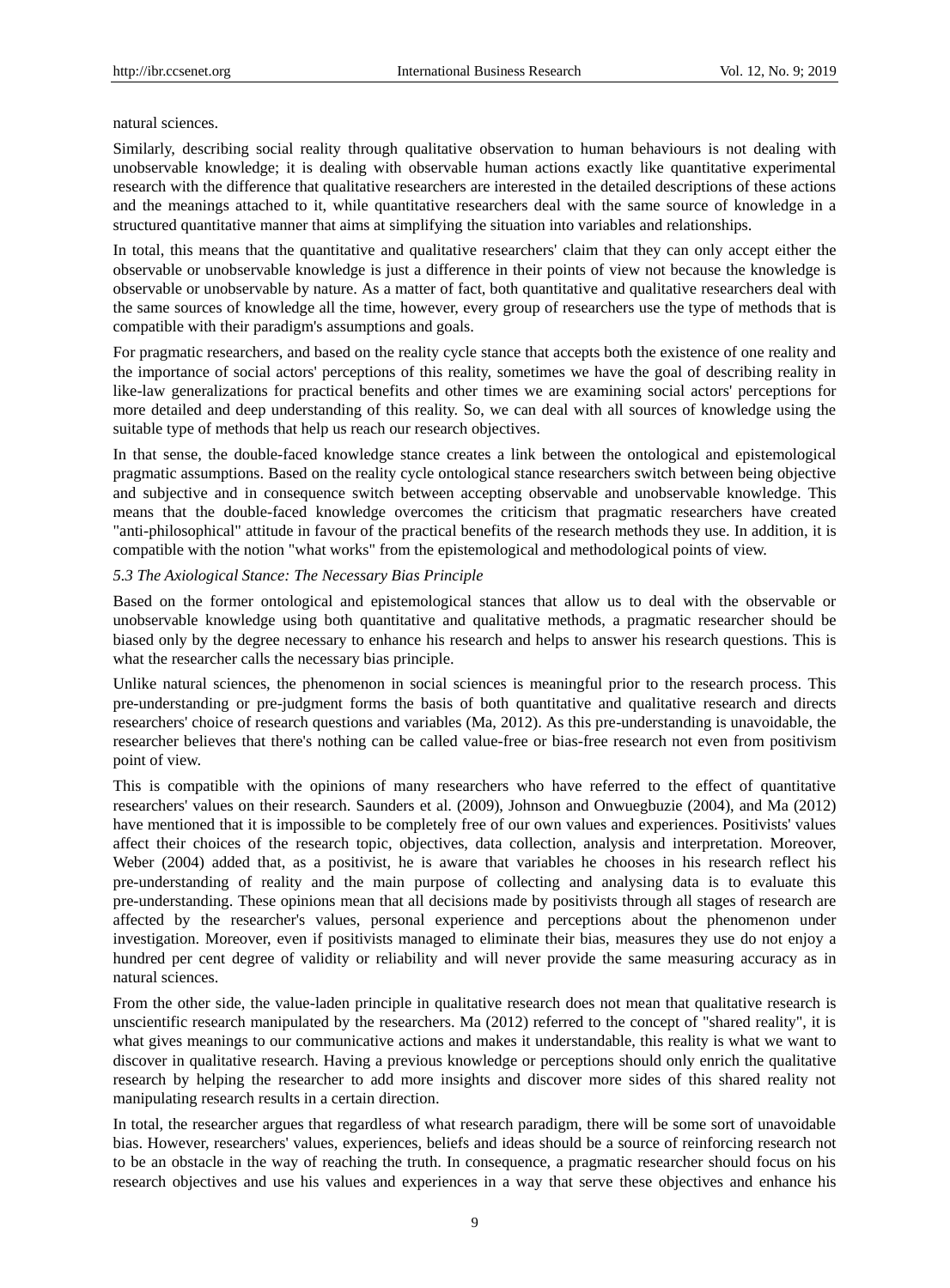research results. In other words, he should be biased only by the necessary degree to meet the research requirements.

It is very important here to assert that "the necessary bias principle" does not mean that any form of bias is acceptable. The unacceptable bias happens if the researcher directed his research results in a predetermined way to reflect certain values he believes in. For example, regarding the ethical or religious values, it is acceptable to affect the researcher choice of some research topics or questions over the others, such as the case in the transformative research or Islamic finance, however, it is not acceptable that these values' effects extend to the further stages of research or affect the research results.

#### **6. Conclusion**

The main purpose of the present research is to overcome the criticism that pragmatic researchers have created "anti-philosophical" or "anything goes attitude". The researcher challenges the quantitative-qualitative paradigmatic differences in order to create distinctive philosophical stances for pragmatism, instead of just claiming that pragmatists can use both quantitative and qualitative philosophical assumptions. This contribution is an attempt to move pragmatism from a philosophy that merely depends on epistemology and methodology to a coherent, integrated paradigm with clear philosophical stances that lie in the middle of the quantitative-qualitative paradigms continuum. The researcher suggests that pragmatism has the ability not only to provide the philosophical justification for the mixed research approach but also it opens all possible options in front of researchers, what can make it prevail over all other research philosophies.

The ontological, epistemological and axiological stances for pragmatism has been conceptualized in a way that combines both quantitative and qualitative paradigms' points of view as two integrated, not conflicting, philosophies. First, the reality cycle is the ontological stance that is based on the existence of one reality in a certain context at a certain point of time and multiple perceptions of this reality in the social actors' minds. Social actors' perceptions of reality control their behaviours which causes changes in the context and in consequence in reality. As reality changes, the pragmatic researcher can switch between the two positions of the one reality or the multiple perceptions of this reality. Second, the epistemological stance, the double-faced knowledge, suggests that quantitative and qualitative researchers' claim they can only accept either the observable or the unobservable knowledge is just a difference in their points of view not a difference in the nature of knowledge itself. Thus, any type of knowledge can be seen as observable or unobservable based on the instantaneous ontological position of the pragmatic researcher. Finally, the necessary bias principle is the axiological stance that permits the researcher to be biased only by the degree necessary to enhance his research and helps to reach his research objectives. These three philosophical stances need to be examined, discussed, evaluated and developed by future research.

#### **References**

- Antwi, S. K., & Hamza, K. (2015). Qualitative and quantitative research paradigms in business research: A philosophical reflection*. European Journal of Business and Management*, *7*(3), 217-225. Retrieved from <https://www.iiste.org/Journals/index.php/EJBM/article/view/19543>
- Barnes, B. R. (2019). Transformative mixed methods research in South Africa: Contributions to social justice. In S. Laher, A. Fynn, & S. Kramer (Eds.), *Transforming research methods in social sciences*: Case studies from South Africa (pp. 303-316)*.* Johannesburg: Wits University Press. https://doi.org[/10.18772/22019032750.24](http://dx.doi.org/10.18772/22019032750.24)
- Baŝkarada, S., & Koronios, A. (2018). A philosophical discussion of qualitative, quantitative, and mixed methods research in social science. *Qualitative Research Journal, 18,* 2-21[. https://doi.org/10.1108/QRJ-D-17-00042](https://doi.org/10.1108/QRJ-D-17-00042)
- Betzner, A. E. (2008). *Pragmatic and dialectic mixed method approaches: An empirical comparison* (Doctoral dissertation, The University of Minnesota, Minnesota, USA). Retrieved from <http://hdl.handle.net/11299/46961>
- Biddle, C., & Schafft, K. A. (2015). Axiology and anomaly in the practice of mixed methods work: Pragmatism, valuation, and the transformative paradigm. *Journal of Mixed Methods Research*, *9,* 320-334. <https://doi.org/10.1177/1558689814533157>
- Bryman, A., & Bell, E. (2007). *Business research methods* (2nd ed.). Oxford; New York: Oxford University Press.
- Cameron, R. (2011). Mixed methods research: The five P's framework. *The Electronic Journal of Business Research Methods, 9,* 96-108. Retrieved from<http://www.ejbrm.com/volume9/issue2/p96>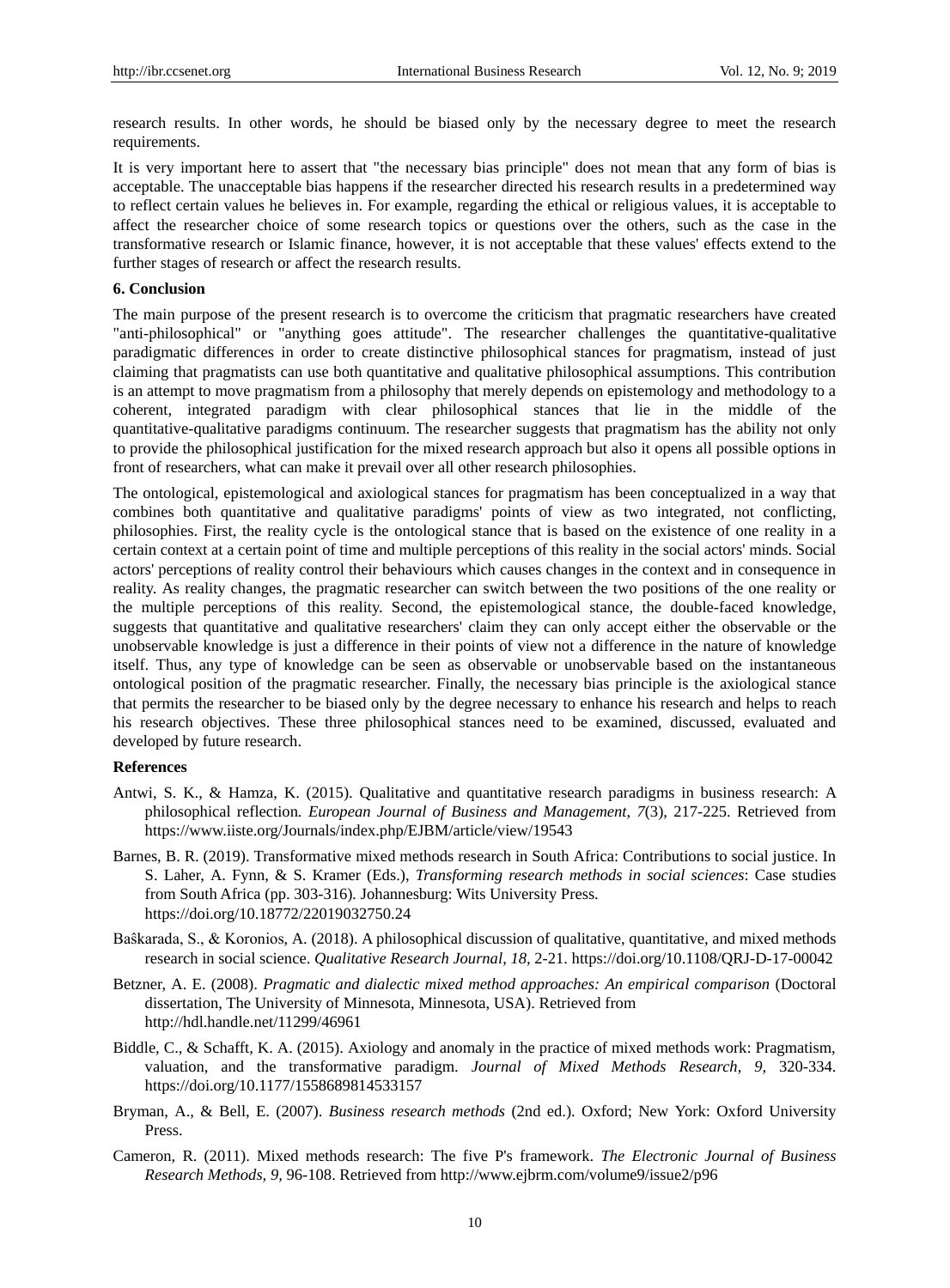- Creswell, J. W. (2014). *Research design: Qualitative, quantitative, and mixed methods approaches* (4th ed.). Thousand Oaks, CA: Sage publications.
- Denscombe, M. (2008). Communities of practice: A research paradigm for the mixed methods approach. *Journal of Mixed Methods Research, 2,* 270-283. [https://doi.org/10.1177/1558689808316807](https://doi.org/10.1177%2F1558689808316807)
- Dieronitou, I. (2014). The Ontological and epistemological foundations of qualitative and quantitative approaches to research. *International Journal of Economics, Commerce, and Management, 2*(10). Retrieved from<http://ijecm.co.uk/volume-ii-issue-10/>
- Fetters, M. D., & Molina-Azorin, J. F. (2017a). The journal of mixed methods research starts a new decade: Principles for bringing in the new and divesting of the old language of the field. *Journal of Mixed Methods Research*, *11,* 3-10. [https://doi.org/10.1177/1558689816682092](https://doi.org/10.1177%2F1558689816682092)
- Fetters, M. D., & Molina-Azorin, J. F. (2017b). The journal of mixed methods research starts a new decade: The mixed methods research integration trilogy and its dimensions. *Journal of Mixed Methods Research*, *11,*  291-307. [https://doi.org/10.1177/1558689817714066](https://doi.org/10.1177%2F1558689817714066)
- Ghiara, V. (2019). Disambiguating the role of paradigms in mixed methods research. *Journal of Mixed Methods Research,* Online first article: Published 2 January 2019. [https://doi.org/10.1177/1558689818819928](https://doi.org/10.1177%2F1558689818819928)
- Glogowska, M. (2011). Paradigms, pragmatism, and possibilities: Mixed-methods research in speech and language therapy. *International Journal of Language and Communication Disorders*, *46,* 251-260. <https://doi.org/10.3109/13682822.2010.507614>
- Goldkuhl, G. (2008, December). *What kind of pragmatism in information systems research?* Paper presented at AIS SIG Prag Inaugural meeting*,* Paris, France. Retrieved from [https://www.semanticscholar.org/paper/What-kind-of-pragmatism-in-information-systems-Goldkuhl/d6431e](https://www.semanticscholar.org/paper/What-kind-of-pragmatism-in-information-systems-Goldkuhl/d6431e41eec4c16ce104bde9404fb87ec39c4fa0) [41eec4c16ce104bde9404fb87ec39c4fa0](https://www.semanticscholar.org/paper/What-kind-of-pragmatism-in-information-systems-Goldkuhl/d6431e41eec4c16ce104bde9404fb87ec39c4fa0)
- Goldkuhl, G. (2012). Pragmatism vs. interpretivism in qualitative information system research. *European Journal of Information System, 21,* 135-146.<https://doi.org/10.1057/ejis.2011.54>
- Greener, S. (2008). *Business research methods.* Ventus Publishing. ApS. Retrieved from [http://gent.uab.cat/diego\\_prior/sites/gent.uab.cat.diego\\_prior/files/02\\_e\\_01\\_introduction-to-research-metho](http://gent.uab.cat/diego_prior/sites/gent.uab.cat.diego_prior/files/02_e_01_introduction-to-research-methods.pdf) [ds.pdf](http://gent.uab.cat/diego_prior/sites/gent.uab.cat.diego_prior/files/02_e_01_introduction-to-research-methods.pdf)
- Hall, R. F. (2013). Mixed methods: In search of a paradigm. In T. Le, & Q. Le (Eds.), *Conducting research in a changing and challenging world* (pp. 71-78). New York: Nova Science Publishers Inc.
- Hathcoat, J. D., & Meixner, C. (2017). Pragmatism, factor analysis, and the conditional incompatibility thesis in mixed methods research. *Journal of Mixed Methods Research*, *11,* 433-449. <https://doi.org/10.1177/1558689815622114>
- Johnson, B., & Christensen, L. (2012). *Educational research: quantitative, qualitative, and mixed approaches*  (4th ed.). Thousand Oaks, CA: Sage publications.
- Johnson, R. B., & Onwuegbuzie, A. J. (2004). Mixed methods research: A research paradigm whose time has come. *Educational Researcher*, *33*(7), 14-26. [https://doi.org/10.3102/0013189X033007014](https://doi.org/10.3102%2F0013189X033007014)
- Johnson, R. B., Onwuegbuzie, A. J., & Turner, L. A. (2007). Toward a definition of mixed methods research. *Journal of Mixed Methods Research*, *1,* 112-133. [https://doi.org/10.1177/1558689806298224](https://doi.org/10.1177%2F1558689806298224)
- Jonker, J., & Pennink, B. (2010). *The essence of research methodology: A concise guide for master and PhD students in management science.* Berlin: Springer.
- Lohse, S. (2017). Pragmatism, ontology, and philosophy of the social sciences in practice. *Philosophy of the Social Sciences*, *47,* 3-27. [https://doi.org/10.1177/0048393116654869](https://doi.org/10.1177%2F0048393116654869)
- Ma, L. (2012). Some philosophical considerations in using mixed methods in library and information science research. *Journal of the American Society for Information Science and Technology*, *63*(9), 1859-1867. <https://doi.org/10.1002/asi.22711>
- Mitchell, A. (2018). A review of the mixed methods, pragmatism and abduction techniques. *The Electronic Journal of Business Research Methods, 16,* 103-116. Retrieved from <http://www.ejbrm.com/volume16/issue3/p103>
- Mkansi, M., & Acheampong, E. A. (2012). Research philosophy debates and classifications: Students' dilemma. The Electronic Journal of Business Research Methods, 10, 132-140. Retrieved from